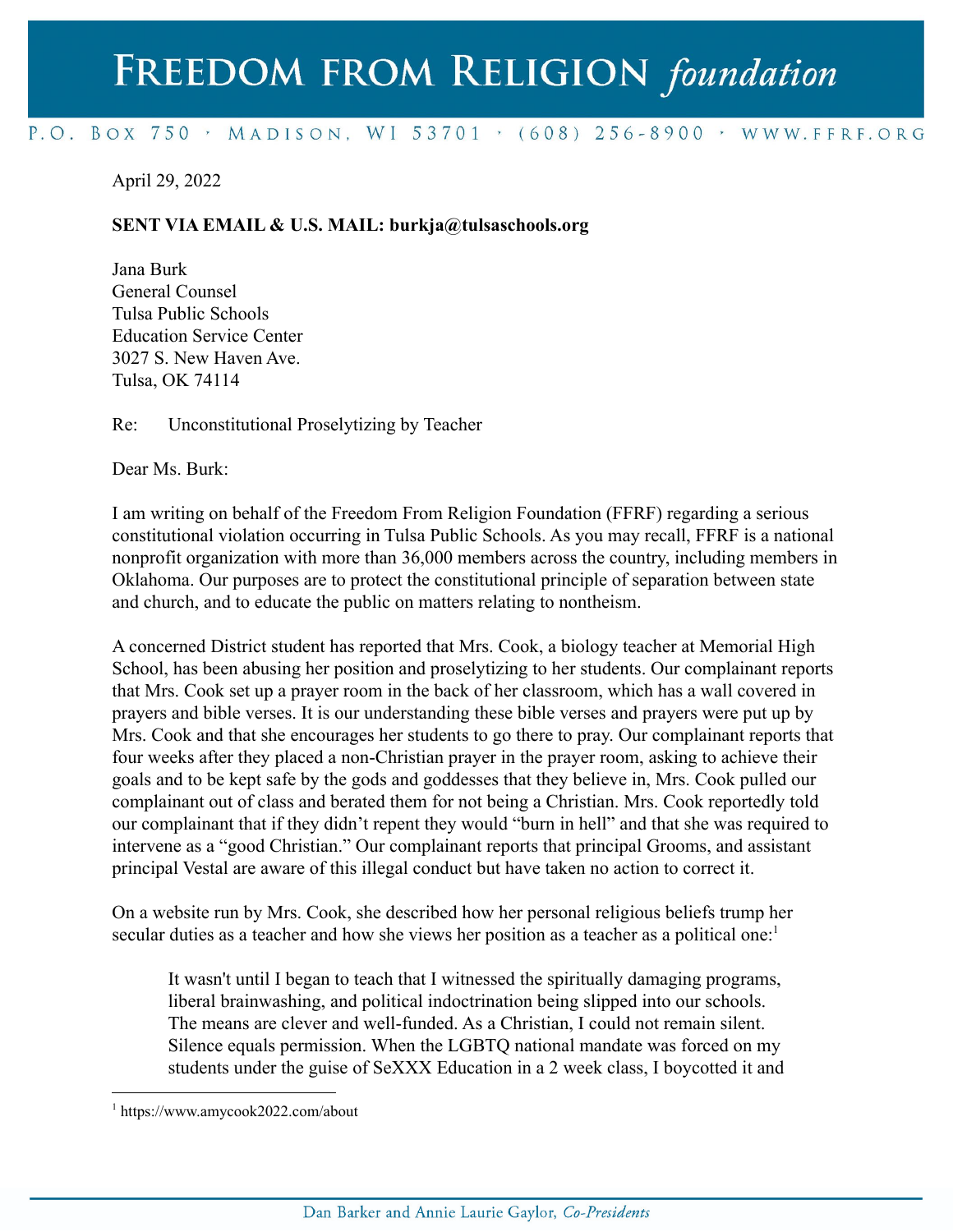alerted all my students' parents. It was successfully taken away from most of the students' young eyes. I continue to model my Faith in God openly in my classroom…

It is also our understanding that Principal Grimes said she would never let Mrs. Cook go despite her history of inappropriate conduct because "she is a believer herself."<sup>2</sup>

We write to ask that the District take immediate action to ensure that Mrs. Cook is no longer discussing her religious beliefs with students, encouraging students to pray, shaming students for their religious beliefs, or in any way promoting or endorsing religion to students. Tulsa Public Schoolsmust remove the "prayer room" from Mrs. Cook's classroom immediately. Given her egregious behavior, Mrs. Cook should be terminated, and administrators at the school should be reprimanded and reminded of their duties under the law. Mrs. Cook has demonstrated that she is not willing to put her students and her secular position as a teacher ahead of her desire to proselytize and push her personal religious beliefs.

It is a fundamental principle of Establishment Clause jurisprudence that a public school may not advance, prefer, or promote religion. *See generally*, *Lee v. Weisman*, 505 U.S. 577 (1992); *Wallace v. Jaffree*, 472 U.S. 38 (1985); *Epperson v. Arkansas*, 393 U.S. 97 (1967); *Sch. Dist. of Abington Twp. v. Schempp*, 374 U.S. 203 (1963); *Engel v. Vitale*, 370 U.S. 421 (1962). Public schools must remain neutral with regard to religion. When teachers use their position to promote their personal religious beliefs, it creates the impression in the minds of students and parents "'that they are outsiders, not full members of the political community.'" *Santa Fe Indep. Sch. Dist. v. Doe*, 530 U.S. 290, 309 (2000) (quoting *Lynch v. Donnelly*, 465 U.S. 668, 688 (1984) (O'Connor, J., concurring)).

The District has an obligation under the law to make certain that "subsidized teachers do not inculcate religion." *Lemon v. Kurtzman*, 403 U.S. 602, 619 (1971). Certainly, "a school can direct a teacher to 'refrain from expressions of religious viewpoints in the classroom and like settings.'" *Helland v. S. Bend Comm. Sch. Corp*., 93 F.3d 327 (7th Cir. 1993) (quoting *Bishop v. Arnov*, 926 F.2d 1066, 1077 (11th Cir. 1991)). The Supreme Court has recognized that "[f]amilies entrust public schools with the education of their children, but condition their trust on the understanding that the classroom will not purposely be used to advance religious views that may conflict with the private beliefs of the student and his or her family." *Edwards v. Aguillard*, 482 U.S. 578, 584 (1987). Because the District and its administrators have turned a blind eye to the overt proselytization in Mrs. Cook's classroom and its deleterious effects on our complainant, it has become complicit in an egregious constitutional violation and breach of trust.

Please note that it is not a violation of the free speech rights of teachers when a school district regulates what they teach to students while acting in their official capacities. Teachers have access to a captive audience of students due to their position as public educators. Therefore, the District has a duty to regulate religious proselytizing during the school day. "Because the speech at issue owes its existence to [his] position as a teacher, [the School District] acted well within

 $2$  https://www.youtube.com/watch?v=v\_xfCLFcn7w